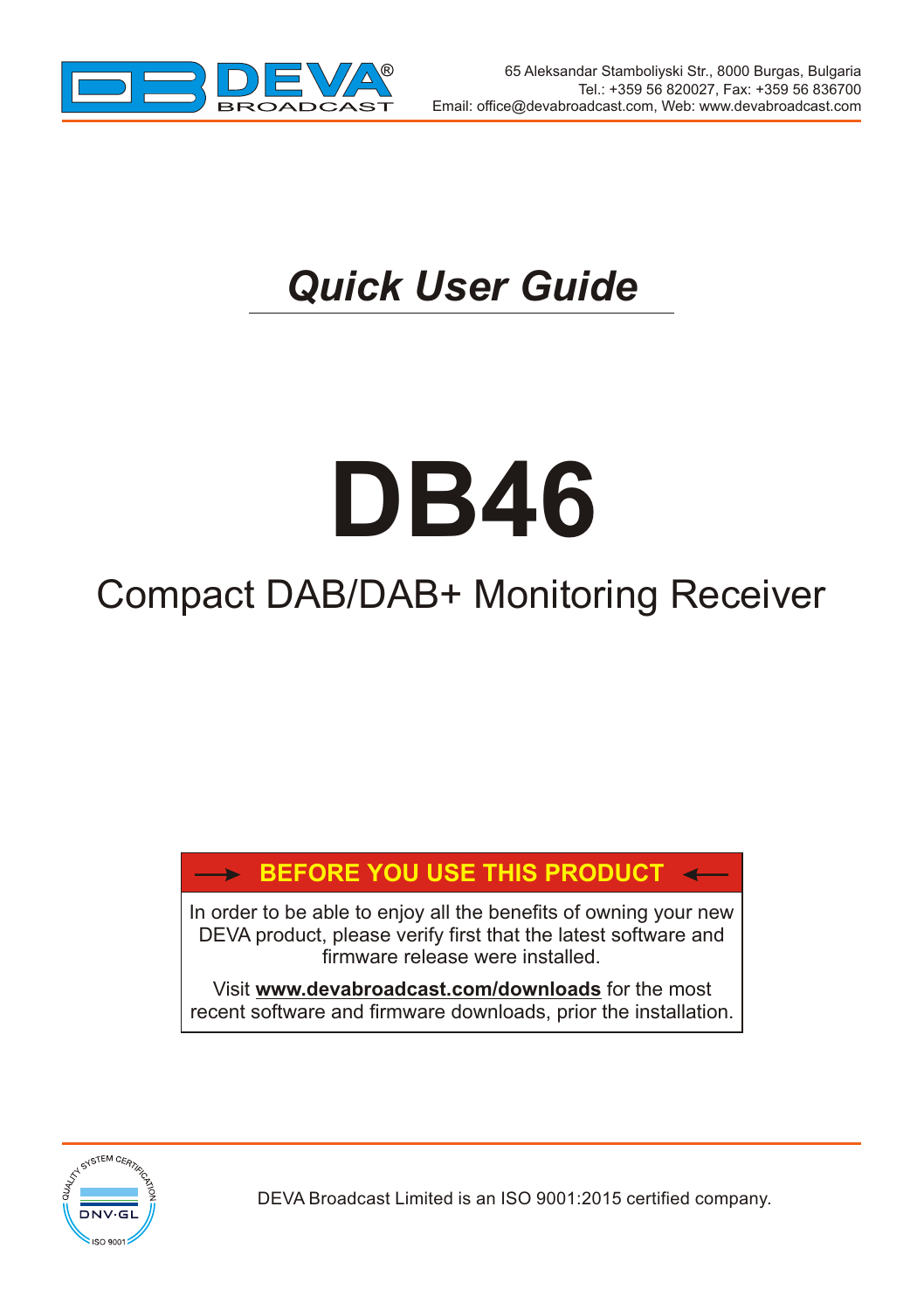This Quick user guide will make the installation of DB46 – Compact DAB/DAB+ Monitoring Receiver quick and easy. Applying these principles, you can simplify the process and save yourself extra time and effort. **For more information about the Safety precautions and the Operating environment recommendations please refer to the User Manual.**

| w<br>--- | ----<br>------<br>ection |  |
|----------|--------------------------|--|
|          | .                        |  |

- 
- Install the unit on its operation place;<br>• Connect the device to 12V DC network using the provided adapter:
- Connect the antenna cable to the RF antenna input connector located on the rear panel of the device;
- Connect DB46 to the TCP/IP network using a direct network cable;
- Connect DB46 to the TCP/IP network using a direct network cable;<br>• Connect the <u>op*tional*</u> GSM modem via the supplied connection cable.
- **NOTE:** Please, locate and select a proper place for the GSM antenna for achieving better GSM network coverage.

**STEP 2 Network Settings**

After connecting the network cable the LED 'LAN' indicator  $(1)$  located on the rear panel must be ON or flashing. These are the Default Network Settings:



**NOTE:** DB46 has an DHCP assigned IP address by default. In order to establish a communication, your PC should be connected to the same Sub network as the device. For further information consult with your network administrator.



DB46 is controlled through a built-in WEB Server and a standard web browser can be used to monitor its status or to make some adjustments. To operate the device you need to know its IP address and follow these steps:

- 1. Open a new WEB Browser;
- 2.Enter the device IPaddress in the Address field and press "Enter";

| Firefox <b>v</b><br>New Tab |  |
|-----------------------------|--|
| 192.168.1.2                 |  |
| Deva Broadcast Ltd.         |  |
|                             |  |

3. A window requiring a username and a password will appear. Default values are username: *admin*  and password: *pass* (*For more information refer to***Step 5**).

**In case you are not aware of the IP Address, use the Network discovery feature at Local networks or refer to Step 4.**

*NOTE: If the port is different than the default one (80), it is need to be specified. For example: http://192.168.1.2:9000*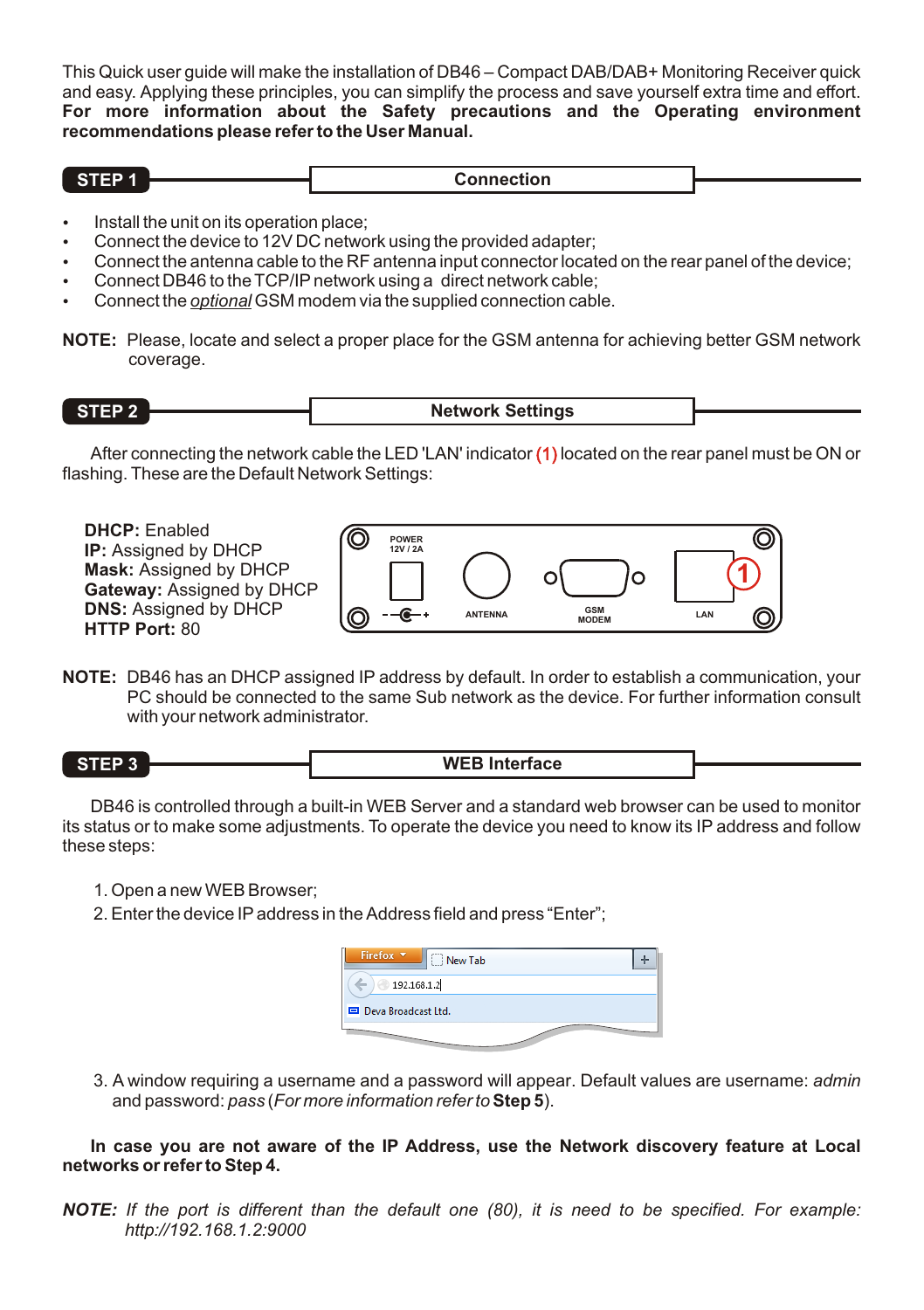Network discovery is a network setting that defines whether your computer can see (find) other computers and devices on the network and whether other computers on the network can see your computer. By default, Windows Firewall blocks network discovery but you can enable it.

- 1. Open Advanced sharing settings by clicking the Start button, and then click on "Control Panel". In the search box, type "network", click "Network and Sharing Center", and then, in the left pane click "Change advanced sharing settings".
- 2. Select your current network profile.
- 3. Click **"Turn on network discovery"**, and then click "Save changes". If you're prompted for an administrator password or confirmation, type the password or provide confirmation.



4. To access the device, open a new Explorer bar and click on Network (1). If you have successfully enabled the network discovery option, the device will be displayed. Double click on DB46 **(2)** will open a new WEB browser window requiring a username and a password. (*For more information refer to***Step 5**)



**NOTE:** If you have already enabled this function on your computer just open a new Explorer bar and click on Network **(1)**. The device will be displayed. If not, follow the instructions from **Step 4**.